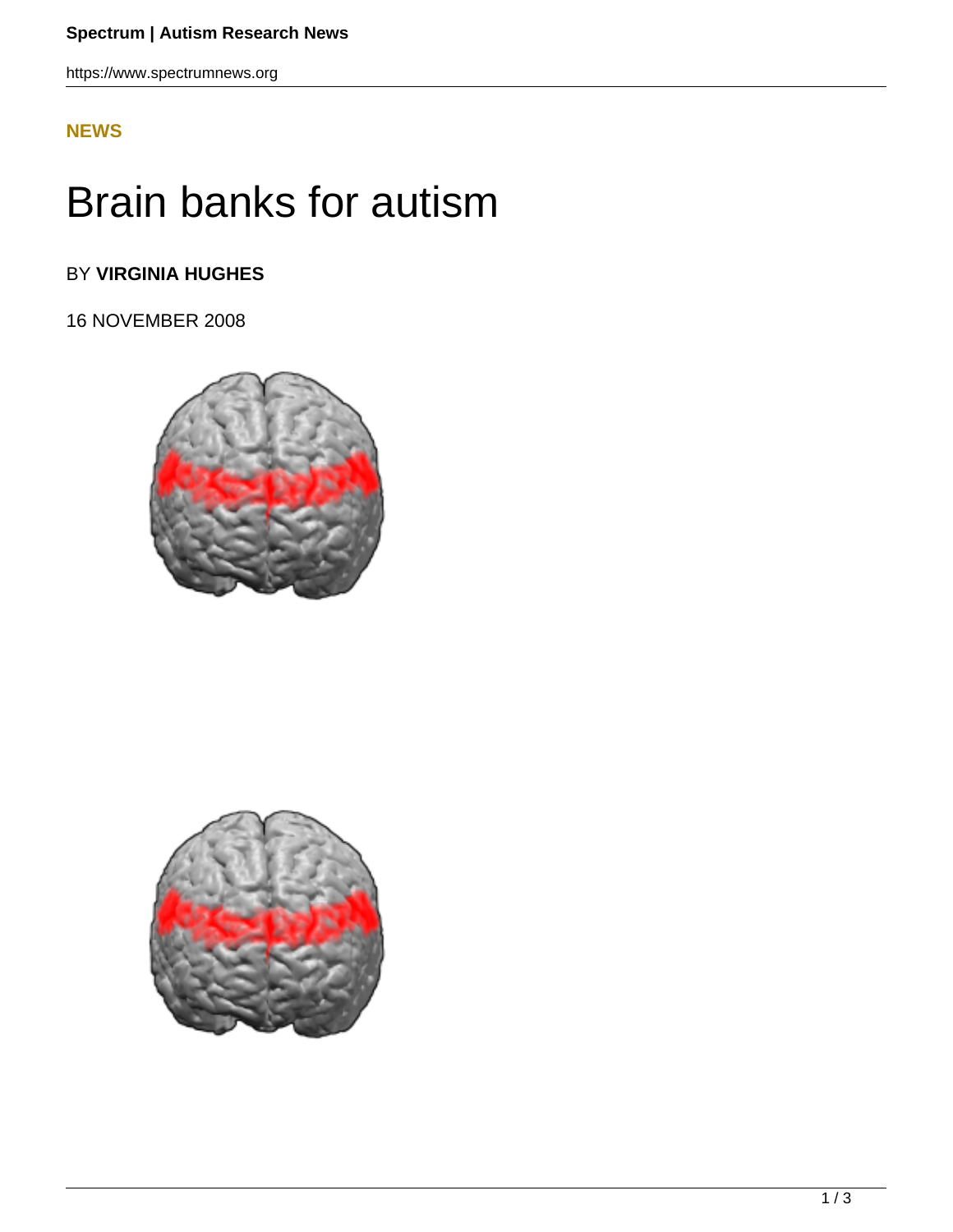https://www.spectrumnews.org

Rare resource: Brain tissue from individuals diagnosed with autism is difficult to acquire.

**Rare resource:** Brain tissue from individuals diagnosed with autism is difficult to acquire.

Brain tissue from individuals with autism is rare, to say the least: of the 30,000 samples in the National Institutes of Health?s **Brain and Tissue Bank for Developmental Disorders**, for instance, only 30 are from individuals diagnosed with autism.

The tissue bank has sent samples to 45 researchers thus far including, notably, **Eric Courchesne**. But according to **Ronald Zielke**, who has directed the bank since its creation in 1991, up to 20% of the tissues they distribute are used in some kind of research on autism.

Here, at the **Society for Neuroscience annual meeting**, Zielke explains to Virginia Hughes how brain banks collect **samples for autism research**, and how they make the difficult decisions to distribute them for research.

### **How does the brain bank acquire tissue samples from individuals with autism?**

With disorders that are not going to result in someone dying, such as autism, fewer people preregister with us. Doctors hear about us, they take our brochure, put it in their medical files, and if one of these patients dies, then they call us and we swing into action. We get copies of consent forms to the family, then we find a pathologist in the local area to do the recovery. That all has to be done within 24 hours [within the death]. So we really have to kick into action very quickly. Sometimes we end up having to pay, too.

Last year, for whatever reason, we ended up getting five cases. It used to be that we would get one or two cases per year.

#### **How much do you have to pay?**

Somewhere between \$500 and \$1,200 per case. There was one case in a state with a low population. They had two forensic pathologists. One was on vacation, the other was retiring the next day, and they lived in opposite parts of the state. So we actually had to fly the body from one side of the state to the other, so that the forensic pathologist could recover it. That was \$3,600 just for the flights.

## **How many people are on the staff at the Brain Tissue Bank?**

We have about 8 full-time staff. We have two people who arrange for tissue recovery and they're on call 24 hours a day, 7 days a week.